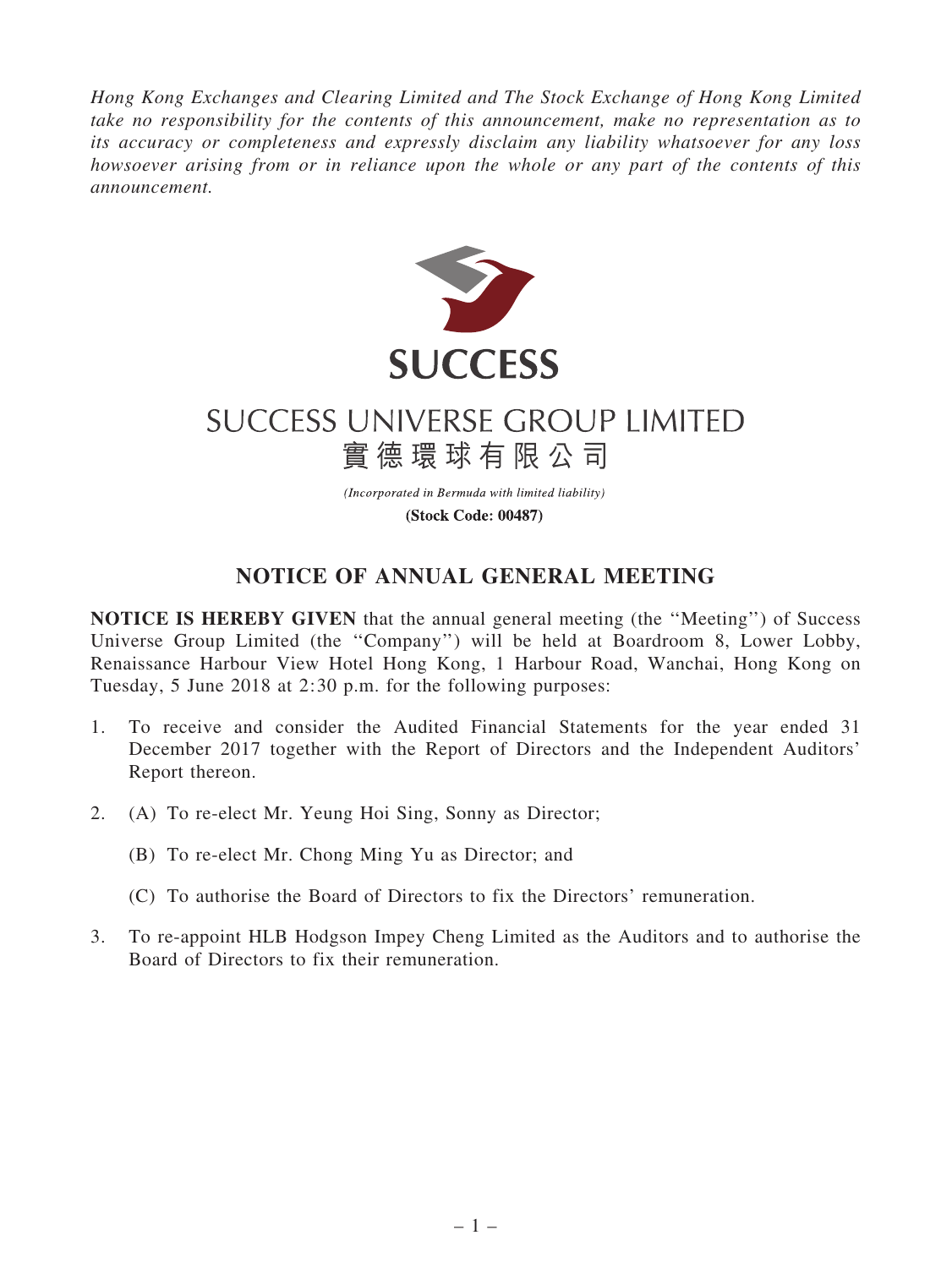4. To consider as special business and, if thought fit, pass the following resolutions as ordinary resolutions:

## ORDINARY RESOLUTIONS

- (A) ''THAT the directors of the Company be and are hereby granted an unconditional general mandate to repurchase issued shares of the Company in accordance with all applicable laws and subject to the following conditions:
	- (a) such mandate shall not extend beyond the Relevant Period (as defined in subparagraph (c) below);
	- (b) the aggregate number of shares of the Company to be purchased or agreed conditionally or unconditionally to be repurchased by the Company pursuant to this resolution shall not exceed 10 per cent. of the aggregate number of issued shares of the Company at the date of passing of this resolution; and
	- (c) for the purpose of this resolution, ''Relevant Period'' means the period from the passing of this resolution until whichever is the earlier of:
		- (i) the conclusion of the next annual general meeting of the Company;
		- (ii) the expiration of the period within which the next annual general meeting of the Company is required by the bye-laws of the Company or any applicable laws to be held; and
		- (iii) the revocation or variation of the authority given under this resolution by an ordinary resolution of the shareholders in general meeting.''
- (B) ''THAT the directors of the Company be and are hereby granted an unconditional general mandate to allot, issue and deal with additional shares of the Company or securities convertible into shares, and to make or grant offers, agreements and options in respect thereof, subject to the following conditions:
	- (a) such mandate shall not extend beyond the Relevant Period (as defined in subparagraph (c) below) save that the directors of the Company may during the Relevant Period make or grant offers, agreements and options which might require the exercise of such powers after the end of the Relevant Period;
	- (b) the aggregate number of the shares allotted or agreed conditionally or unconditionally to be allotted (whether pursuant to an option or otherwise) by the directors of the Company, otherwise than pursuant to a Rights Issue (as defined in sub-paragraph (c) below), or pursuant to an exercise of subscription rights under any share option scheme adopted by the Company for the grant or issue to the grantees as specified in such scheme of options to subscribe for or rights to acquire shares of the Company, or pursuant to any scrip dividend or other similar arrangement providing for the allotment of shares in lieu of the whole or part of a dividend on shares of the Company in accordance with the bye-laws of the Company or with the consent of the Company in general meeting, shall not exceed 20 per cent. of the aggregate number of issued shares of the Company at the date of passing of this resolution; and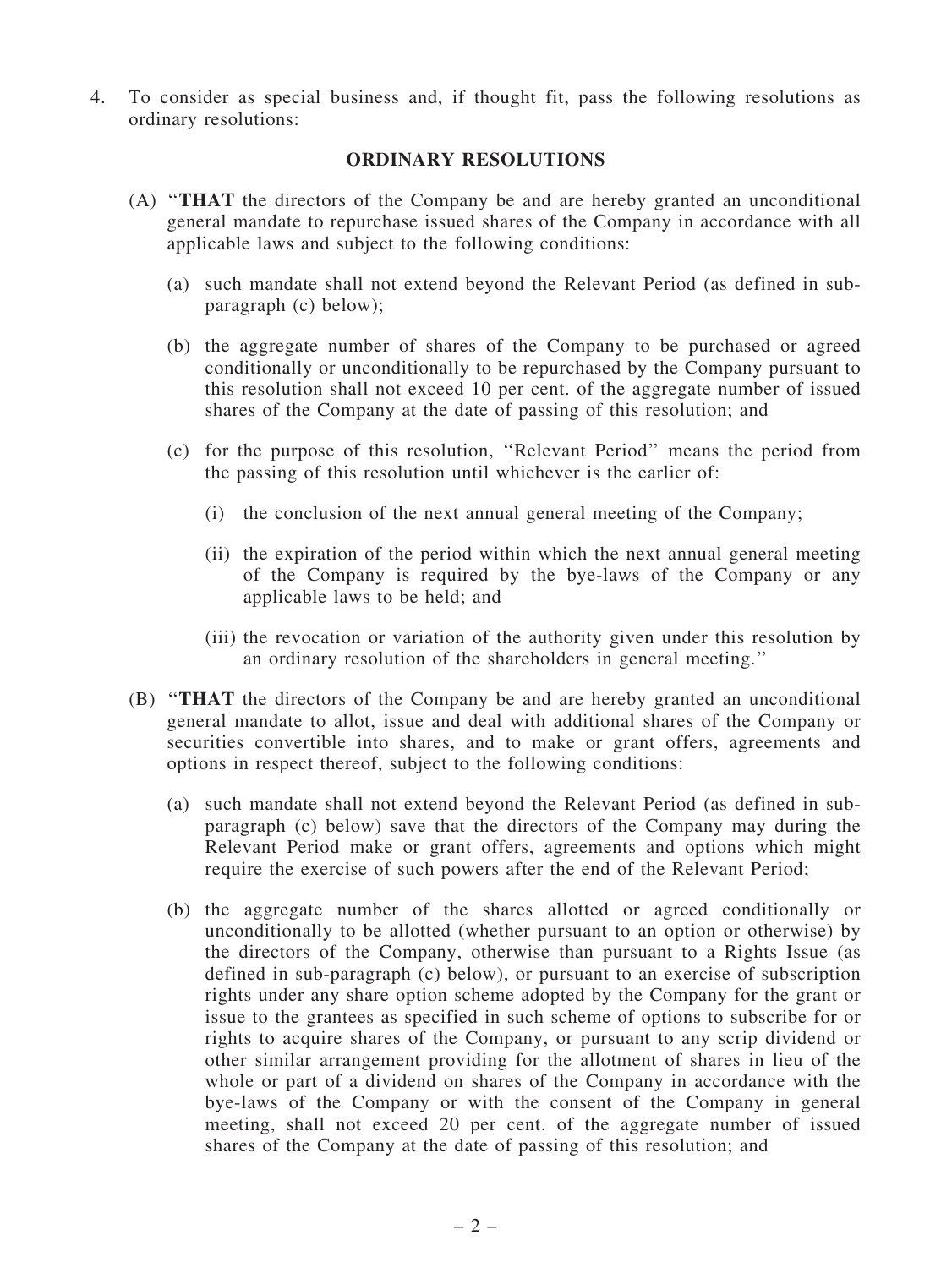- (c) for the purpose of this resolution, ''Relevant Period'' means the period from the passing of this resolution until whichever is the earlier of:
	- (i) the conclusion of the next annual general meeting of the Company;
	- (ii) the expiration of the period within which the next annual general meeting of the Company is required by the bye-laws of the Company or any applicable laws to be held; and
	- (iii) the revocation or variation of the authority given under this resolution by an ordinary resolution of the shareholders in general meeting.

''Rights Issue'' means the allotment, issue or grant of shares pursuant to an offer open for a period fixed by the directors of the Company to holders of shares of the Company or any class thereof on the register of members of the Company on a fixed record date in proportion to their then holdings of such shares or class thereof (subject to such exclusion or other arrangements as the directors of the Company may deem necessary or expedient in relation to fractional entitlements or having regard to any restrictions or obligations under the laws of, or the requirements of any recognised regulatory body or any stock exchange in, any territory outside Hong Kong).''

(C) ''THAT conditional upon the passing of Resolutions 4(A) and 4(B) set out in the notice convening this meeting, the general mandate granted to the directors of the Company to allot, issue and deal with additional shares of the Company pursuant to Resolution 4(B) set out in the notice convening this meeting be and is hereby extended by the addition thereto the aggregate number of shares purchased by the Company under the authority granted pursuant to Resolution 4(A) set out in the notice convening this meeting, provided that such number shall not exceed 10 per cent. of the aggregate number of issued shares of the Company as at the date of passing of this resolution.''

> By Order of the Board of Directors of SUCCESS UNIVERSE GROUP LIMITED Chiu Nam Ying, Agnes *Company Secretary*

Hong Kong, 30 April 2018